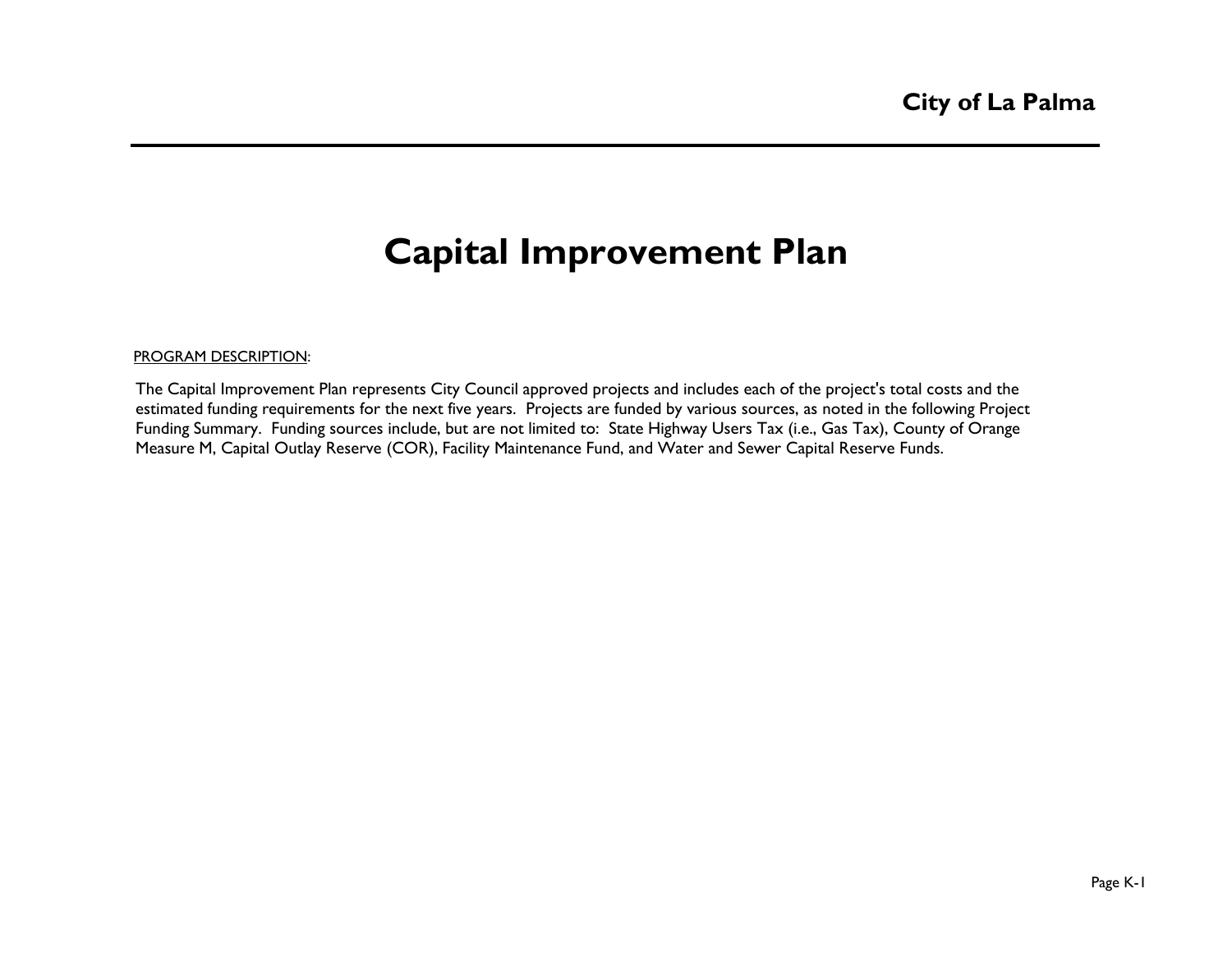#### **Capital Improvement Plan Summary by Project Type**

|                                         | <b>Adopted / Estimated</b> |                    |  |                    |   |                    |    |                    |   |                    |  |  |
|-----------------------------------------|----------------------------|--------------------|--|--------------------|---|--------------------|----|--------------------|---|--------------------|--|--|
|                                         |                            | <b>Fiscal Year</b> |  | <b>Fiscal Year</b> |   | <b>Fiscal Year</b> |    | <b>Fiscal Year</b> |   | <b>Fiscal Year</b> |  |  |
|                                         |                            | $2013 - 14$        |  | $2014 - 15$        |   | $2015 - 16$        |    | 2016-17            |   | $2017 - 18$        |  |  |
|                                         |                            | <b>Adopted</b>     |  | <b>Estimated</b>   |   | <b>Estimated</b>   |    | <b>Estimated</b>   |   | <b>Estimated</b>   |  |  |
| Arterial Street Rehabilitation          |                            | 375,000            |  | 900,000            |   | 650,000            |    | 350,000            |   | 350,000            |  |  |
| <b>Residential Street Rehablitation</b> |                            | 680,000            |  | 355,000            |   | 305,000            |    | 355,000            |   | 305,000            |  |  |
| Intersection Improvements               |                            |                    |  |                    |   |                    |    |                    |   |                    |  |  |
| Water System Improvements               |                            | 535,000            |  | 465,000            |   | 350,000            |    | 220,000            |   | 250,000            |  |  |
| Sewer System Improvements               |                            | 525,000            |  | 525,000            |   | 525,000            |    | 525,000            |   | 525,000            |  |  |
| <b>Community Center and Parks</b>       |                            | 175,000            |  |                    |   |                    |    |                    |   | 300,000            |  |  |
| City Hall                               |                            | 560,000            |  | 140,000            |   |                    |    | 140,000            |   | 20,000             |  |  |
| <b>Police Facilities</b>                |                            | 35,000             |  |                    |   |                    |    |                    |   | 30,000             |  |  |
| City Yard                               |                            |                    |  |                    |   | 50,000             |    | 75,000             |   |                    |  |  |
| <b>Total Capital Improvement Plan</b>   |                            | 2,885,000          |  | 2,385,000          | S | 1,880,000          | S. | 1,665,000          | S | 1,780,000          |  |  |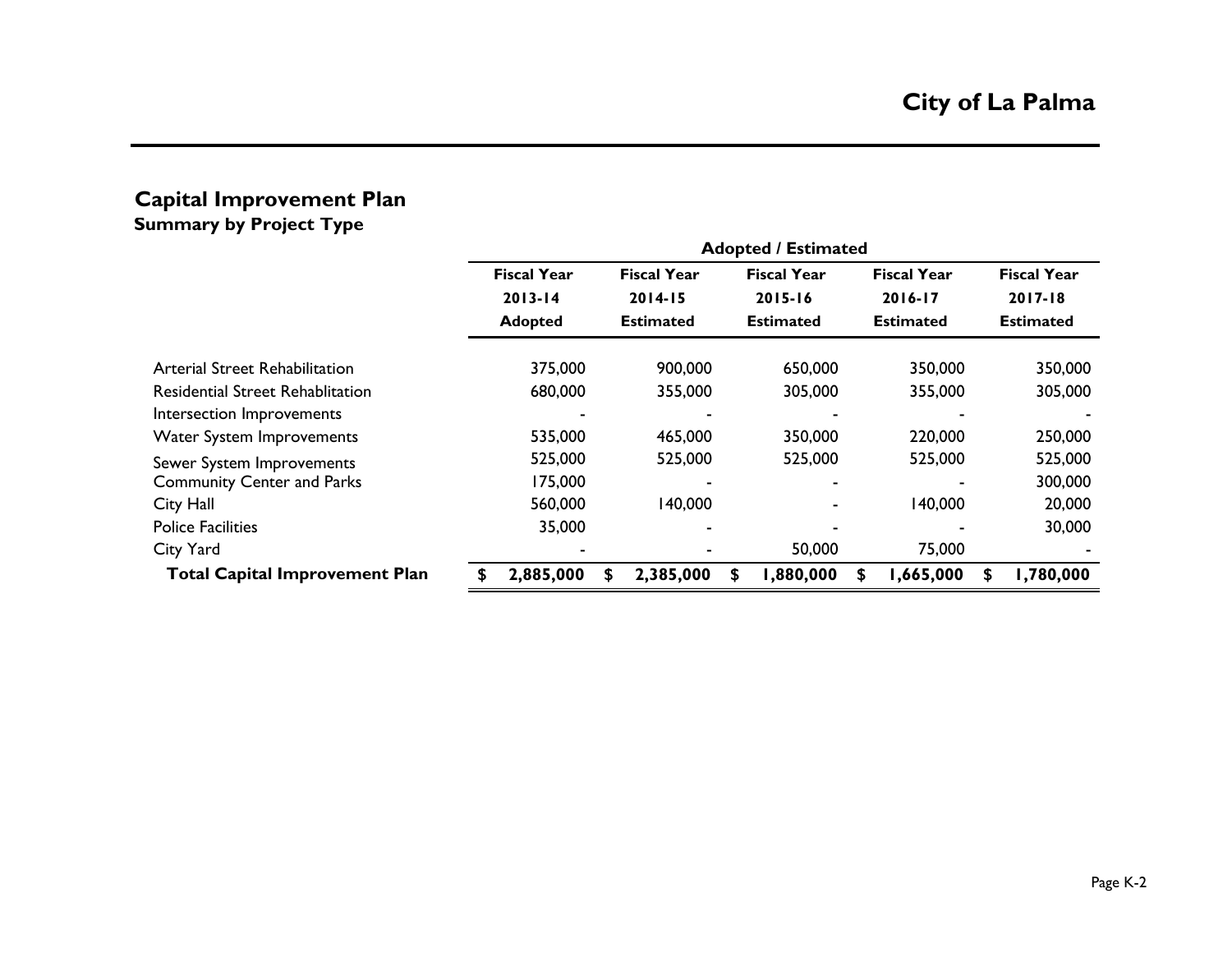### **Capital Improvement Plan**

### **Summary by Funding Source**

|                                       | <b>Adopted / Estimated</b> |                    |    |                    |    |                    |   |                    |    |                    |  |  |  |  |
|---------------------------------------|----------------------------|--------------------|----|--------------------|----|--------------------|---|--------------------|----|--------------------|--|--|--|--|
|                                       |                            | <b>Fiscal Year</b> |    | <b>Fiscal Year</b> |    | <b>Fiscal Year</b> |   | <b>Fiscal Year</b> |    | <b>Fiscal Year</b> |  |  |  |  |
|                                       |                            | $2013 - 14$        |    | $2014 - 15$        |    | $2015 - 16$        |   | $2016 - 17$        |    | $2017 - 18$        |  |  |  |  |
|                                       |                            | <b>Adopted</b>     |    | <b>Estimated</b>   |    | <b>Estimated</b>   |   | <b>Estimated</b>   |    | <b>Estimated</b>   |  |  |  |  |
| Capital Outlay Reserve (COR)          |                            | 1,220,000          |    | 775,000            |    | 250,000            |   | 150,000            |    | 25,000             |  |  |  |  |
|                                       |                            | 175,000            |    | 40,000             |    | 50,000             |   | 215,000            |    | 350,000            |  |  |  |  |
| <b>Facility Maintenance</b>           |                            |                    |    |                    |    |                    |   |                    |    |                    |  |  |  |  |
| Gas Tax/HUTA                          |                            | 400,000            |    | 275,000            |    | 400,000            |   | 350,000            |    | 400,000            |  |  |  |  |
| Measure M                             |                            |                    |    | 275,000            |    | 275,000            |   | 175,000            |    | 200,000            |  |  |  |  |
| Sewer                                 |                            | 540,000            |    | 540,000            |    | 540,000            |   | 540,000            |    | 540,000            |  |  |  |  |
| Water                                 |                            | 550,000            |    | 480,000            |    | 365,000            |   | 235,000            |    | 265,000            |  |  |  |  |
| <b>Total Capital Improvement Plan</b> | Я                          | 2,885,000          | \$ | 2,385,000          | S. | 1,880,000          | S | ,665,000           | \$ | ,780,000           |  |  |  |  |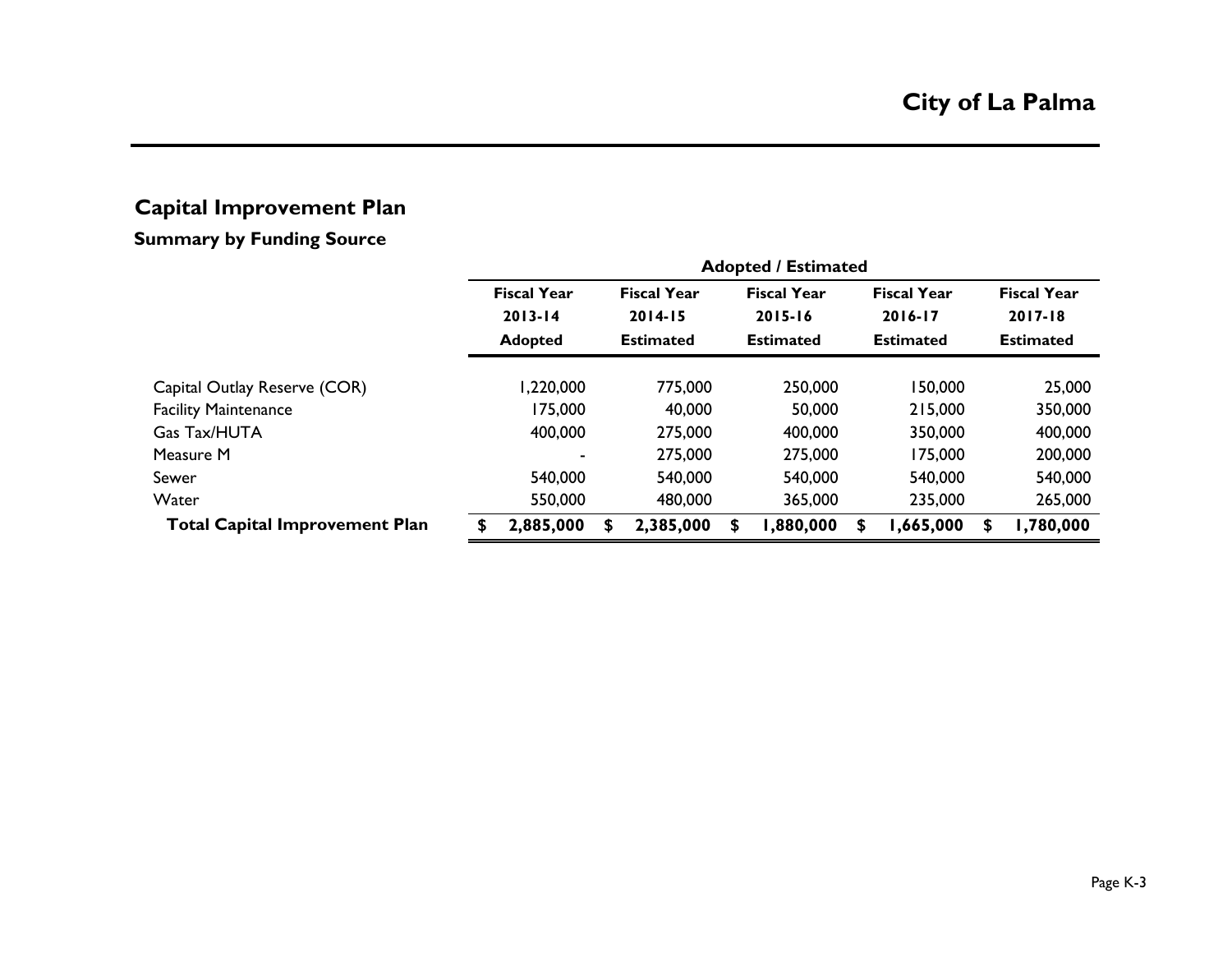# **Capital Improvement Plan**

## **Project Summary - 5 Year Plan**

|                                                                                  |                                                |                                              |                                                   | , wopcou, socialized                              |                                                   |                                                   |
|----------------------------------------------------------------------------------|------------------------------------------------|----------------------------------------------|---------------------------------------------------|---------------------------------------------------|---------------------------------------------------|---------------------------------------------------|
| Project                                                                          | <b>Total Project Cost</b><br>(5 Year Estimate) | <b>Fiscal Year</b><br>$2013 - 14$<br>Adopted | <b>Fiscal Year</b><br>2014-15<br><b>Estimated</b> | <b>Fiscal Year</b><br>2015-16<br><b>Estimated</b> | <b>Fiscal Year</b><br>2016-17<br><b>Estimated</b> | <b>Fiscal Year</b><br>2017-18<br><b>Estimated</b> |
| <b>Water System Improvements:</b>                                                |                                                |                                              |                                                   |                                                   |                                                   |                                                   |
| SCADA Upgrades Phase 2 (Replacement of PLC at Walker Well and<br>Walker Booster) | 60,000                                         | 60,000                                       |                                                   |                                                   |                                                   |                                                   |
| Emergency Electrical Generator at City Yard                                      | 185,000                                        | 185,000                                      |                                                   |                                                   |                                                   |                                                   |
| Seismic Valve at Walker Street Reservoir                                         | 40,000                                         | 40,000                                       |                                                   |                                                   |                                                   |                                                   |
| Update Water Master Plan                                                         | 250,000                                        | 250,000                                      |                                                   |                                                   |                                                   |                                                   |
| SCADA Upgrades Phase 3 (Replacement of PLC at City Yard)                         | 40,000                                         |                                              | 40,000                                            |                                                   |                                                   |                                                   |
| Security Cameras at City Yard and Walker Well                                    | 100,000                                        |                                              | 100,000                                           |                                                   |                                                   |                                                   |
| OC-54 Vault Rehabilitation                                                       | 75,000                                         |                                              | 75,000                                            |                                                   |                                                   |                                                   |
| Fire Hydrant Check Valve Installations                                           | 100,000                                        |                                              | 100,000                                           |                                                   |                                                   |                                                   |
| City Yard well development for Arsenic removal/sequestration                     | 250,000                                        |                                              |                                                   | 250,000                                           |                                                   |                                                   |
| City Yard Reservoir rehabilitation                                               | 100,000                                        |                                              |                                                   | 100,000                                           |                                                   |                                                   |
| Conversion of Natural Gas Generator to Diesel at Walker Street                   | 50,000                                         |                                              |                                                   |                                                   | 50,000                                            |                                                   |
| City Yard water vault rehabilitation                                             | 100,000                                        |                                              |                                                   |                                                   | 100,000                                           |                                                   |
| Exterior coatings rehabilitation/application, all City reservoirs                | 70,000                                         |                                              |                                                   |                                                   | 70,000                                            |                                                   |
| Installation of emergency interconnection with City of Buena Park                | 250,000                                        |                                              |                                                   |                                                   |                                                   | 250,000                                           |
| Water Division Walker Well reservoir and building reroofing, painting            | 75,000                                         |                                              | 75,000                                            |                                                   |                                                   |                                                   |

#### **Adopted / Estimated**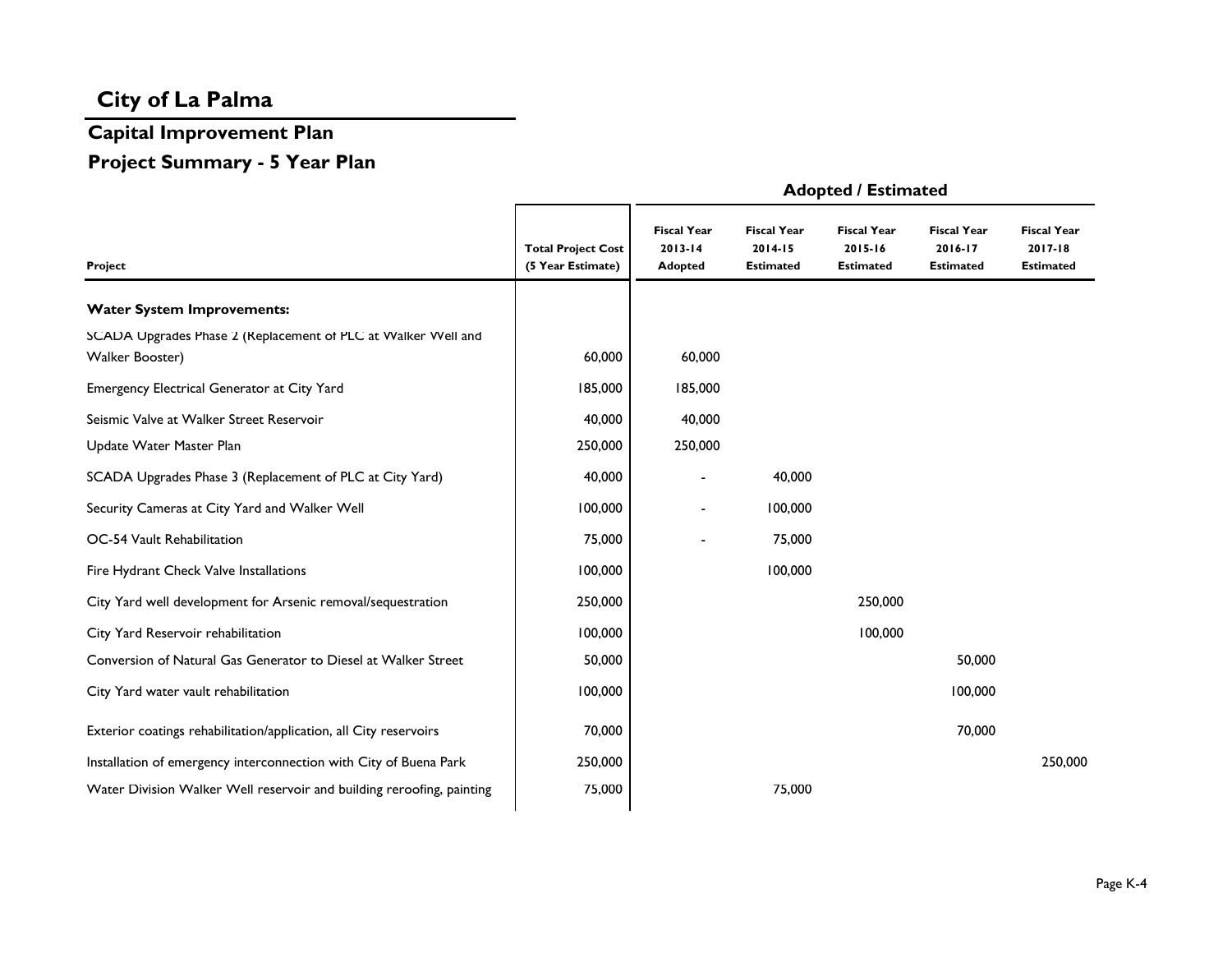# **Capital Improvement Plan**

# **Project Summary - 5 Year Plan**

|                                                                                      |                                                | <b>Adopted / Estimated</b> |                                                     |  |                                                       |    |                                                   |  |                                                   |  |                                                       |
|--------------------------------------------------------------------------------------|------------------------------------------------|----------------------------|-----------------------------------------------------|--|-------------------------------------------------------|----|---------------------------------------------------|--|---------------------------------------------------|--|-------------------------------------------------------|
| Project                                                                              | <b>Total Project Cost</b><br>(5 Year Estimate) |                            | <b>Fiscal Year</b><br>$2013 - 14$<br><b>Adopted</b> |  | <b>Fiscal Year</b><br>$2014 - 15$<br><b>Estimated</b> |    | <b>Fiscal Year</b><br>2015-16<br><b>Estimated</b> |  | <b>Fiscal Year</b><br>2016-17<br><b>Estimated</b> |  | <b>Fiscal Year</b><br>$2017 - 18$<br><b>Estimated</b> |
| Water Division City Yard reservoir and building reroofing, painting and<br>pavements | 75,000                                         |                            |                                                     |  | 75,000                                                |    |                                                   |  |                                                   |  |                                                       |
| <b>Total Water System Improvements</b>                                               | 1,820,000                                      |                            | 535,000                                             |  | 465,000                                               | S. | 350,000                                           |  | 220,000                                           |  | 250,000                                               |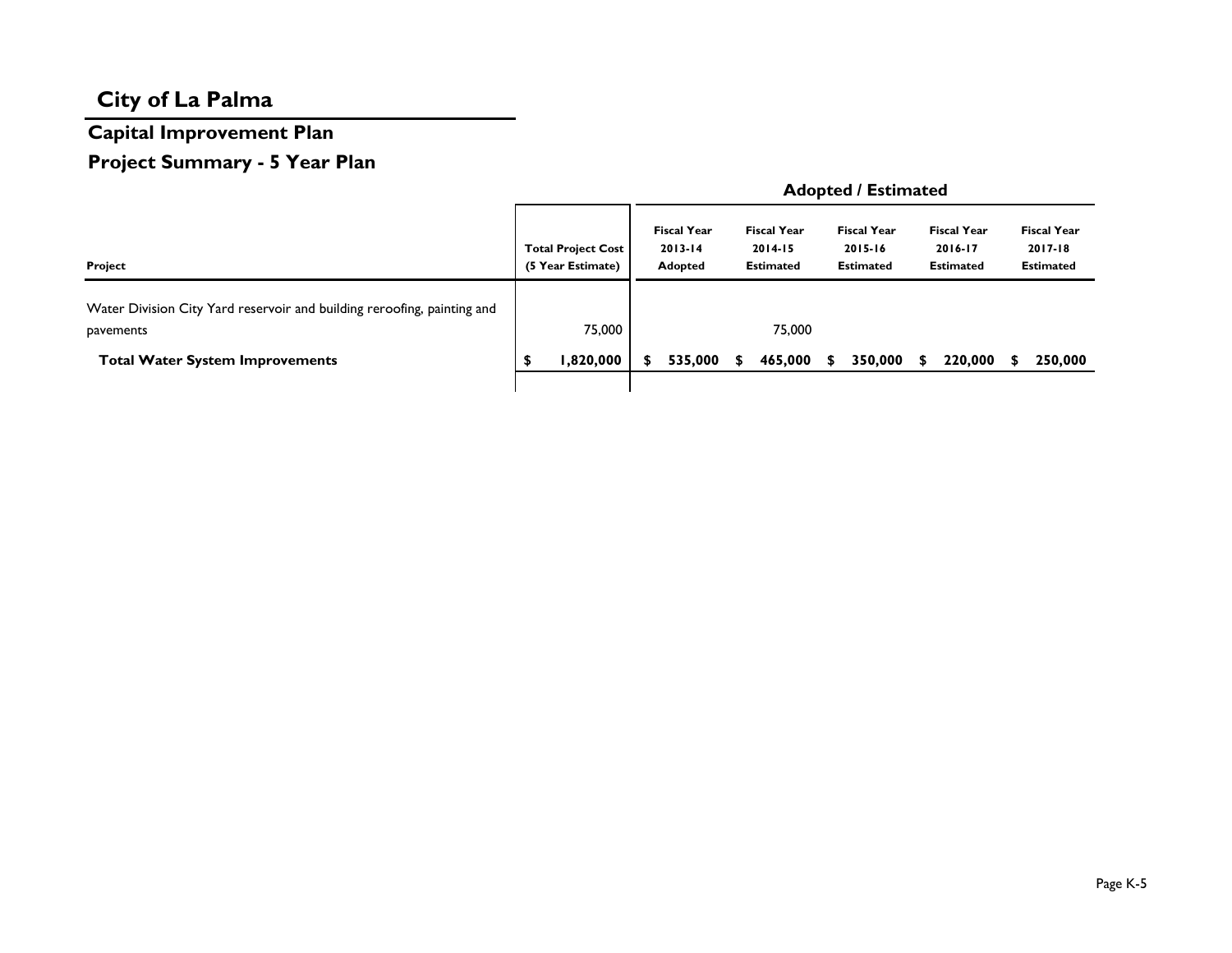# **Capital Improvement Plan**

### **Project Summary - 5 Year Plan**

|                                                                                                                                               |                                                | <b>Adopted / Estimated</b> |                                                     |  |                                                       |      |                                                   |        |                                                   |    |                                                       |
|-----------------------------------------------------------------------------------------------------------------------------------------------|------------------------------------------------|----------------------------|-----------------------------------------------------|--|-------------------------------------------------------|------|---------------------------------------------------|--------|---------------------------------------------------|----|-------------------------------------------------------|
| Project                                                                                                                                       | <b>Total Project Cost</b><br>(5 Year Estimate) |                            | <b>Fiscal Year</b><br>$2013 - 14$<br><b>Adopted</b> |  | <b>Fiscal Year</b><br>$2014 - 15$<br><b>Estimated</b> |      | <b>Fiscal Year</b><br>2015-16<br><b>Estimated</b> |        | <b>Fiscal Year</b><br>2016-17<br><b>Estimated</b> |    | <b>Fiscal Year</b><br>$2017 - 18$<br><b>Estimated</b> |
| Sewers:                                                                                                                                       |                                                |                            |                                                     |  |                                                       |      |                                                   |        |                                                   |    |                                                       |
| Longitudinal Crack Repairs - Repair cracks and/or reline sewer lines per<br>Sewer Master Plan, using Sewer funds. (Ongoing)                   | 1,250,000                                      |                            | 250,000                                             |  | 250,000                                               |      | 250,000                                           |        | 250,000                                           |    | 250,000                                               |
| Removal of Grease and Encrustation - Clean sewer lines, as necessary, to<br>remove encrustation from sewer pipes per Sewer Master Plan, using | 375,000                                        |                            | 75,000                                              |  | 75,000                                                |      | 75,000                                            |        | 75,000                                            |    | 75,000                                                |
| Sewer funds. (Ongoing)                                                                                                                        |                                                |                            |                                                     |  |                                                       |      |                                                   |        |                                                   |    |                                                       |
| Sewer Lining (Ongoing)                                                                                                                        | 1,000,000                                      |                            | 200,000                                             |  | 200,000                                               |      | 200,000                                           |        | 200,000                                           |    | 200,000                                               |
| <b>Total Sewers</b>                                                                                                                           | \$<br>2,625,000                                |                            | 525,000                                             |  | 525,000                                               | S    | 525,000                                           |        | 525,000                                           |    | 525,000                                               |
| <b>Community Center and Parks:</b>                                                                                                            |                                                |                            |                                                     |  |                                                       |      |                                                   |        |                                                   |    |                                                       |
| Replace playground equipment at Central Park                                                                                                  | 175,000                                        |                            | 175,000                                             |  |                                                       |      |                                                   |        |                                                   |    |                                                       |
| Replace rubberized matting in playgrounds (FY 2017-18 Central Park; FY<br>2022-23 El Rancho Verde Park                                        | 150,000                                        |                            |                                                     |  |                                                       |      |                                                   |        |                                                   |    | 150,000                                               |
| Replace playground equipment at El Rancho Verde Park                                                                                          | 150,000                                        |                            |                                                     |  |                                                       |      |                                                   |        |                                                   |    | 150,000                                               |
| <b>Total Community Center and Parks</b>                                                                                                       | \$<br>475,000                                  | \$                         | $175,000$ \$                                        |  |                                                       | $-5$ |                                                   | $-$ \$ | $\blacksquare$                                    | -S | 300,000                                               |
|                                                                                                                                               |                                                |                            |                                                     |  |                                                       |      |                                                   |        |                                                   |    |                                                       |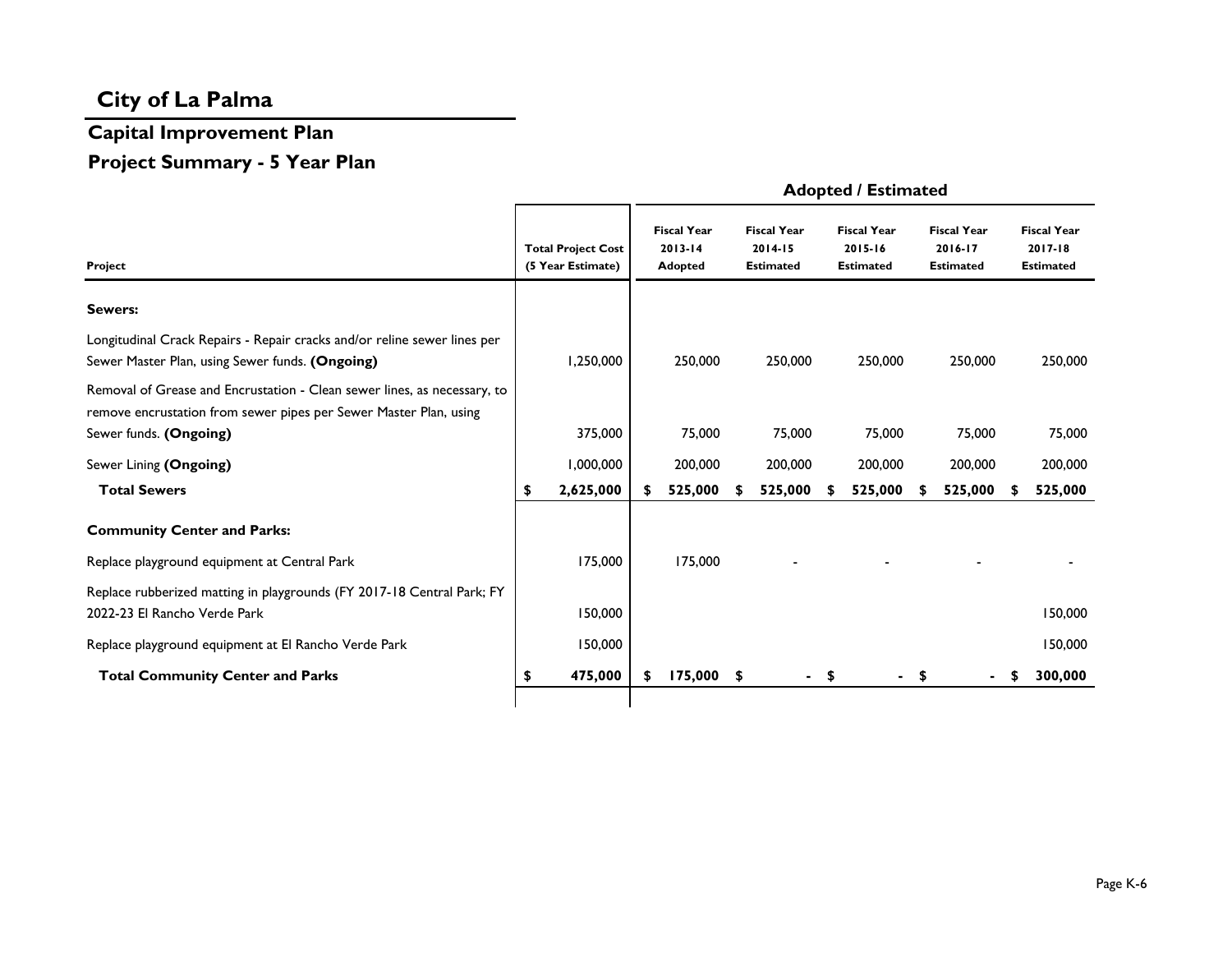# **Capital Improvement Plan**

### **Project Summary - 5 Year Plan**

|                                                                                                                                                                                  |                                                |                                                     |    |                                                       |            | Aupreus Escurateu                                 |                |                                                   |   |                                                   |
|----------------------------------------------------------------------------------------------------------------------------------------------------------------------------------|------------------------------------------------|-----------------------------------------------------|----|-------------------------------------------------------|------------|---------------------------------------------------|----------------|---------------------------------------------------|---|---------------------------------------------------|
| Project                                                                                                                                                                          | <b>Total Project Cost</b><br>(5 Year Estimate) | <b>Fiscal Year</b><br>$2013 - 14$<br><b>Adopted</b> |    | <b>Fiscal Year</b><br>$2014 - 15$<br><b>Estimated</b> |            | <b>Fiscal Year</b><br>2015-16<br><b>Estimated</b> |                | <b>Fiscal Year</b><br>2016-17<br><b>Estimated</b> |   | <b>Fiscal Year</b><br>2017-18<br><b>Estimated</b> |
| <b>City Hall</b>                                                                                                                                                                 |                                                |                                                     |    |                                                       |            |                                                   |                |                                                   |   |                                                   |
| Replace carpet and tile work at City Hall (throughout)                                                                                                                           | 40,000                                         |                                                     |    | 40,000                                                |            |                                                   |                |                                                   |   |                                                   |
| Reroof City Hall                                                                                                                                                                 | 500,000                                        | 500,000                                             |    |                                                       |            |                                                   |                |                                                   |   |                                                   |
| Seismic Retrofit City Hall Facility - Conduct seismic upgrades at City Hall<br>Facility to ensure compliance with seismic safety standards, using Facility<br>Maintenance funds. | 60,000                                         | 60,000                                              |    |                                                       |            |                                                   |                |                                                   |   |                                                   |
| Replace concrete outside of buildings                                                                                                                                            | 100,000                                        |                                                     |    | 100,000                                               |            |                                                   |                |                                                   |   |                                                   |
| Refurbish restrooms                                                                                                                                                              | 120,000                                        |                                                     |    |                                                       |            |                                                   |                | 120,000                                           |   |                                                   |
| Replace Air Conditioning Units (5 total @ \$20,000 each)<br><b>Total City Hall</b>                                                                                               | \$<br>40,000<br>860,000                        | \$<br>560,000                                       | S  | $140,000$ \$                                          |            |                                                   | $\blacksquare$ | 20,000<br>140,000                                 | S | 20,000<br>20,000                                  |
| <b>Police Facilities:</b>                                                                                                                                                        |                                                |                                                     |    |                                                       |            |                                                   |                |                                                   |   |                                                   |
| Reroof Police Facility - Reroof Police Facility using Facility Maintenance<br>funds.                                                                                             | 35,000                                         | 35,000                                              |    |                                                       |            |                                                   |                |                                                   |   |                                                   |
| Refurbish restrooms                                                                                                                                                              | 30,000                                         |                                                     |    |                                                       |            |                                                   |                |                                                   |   | 30,000                                            |
| <b>Total Police Facilities</b>                                                                                                                                                   | 65,000                                         | \$<br>35,000                                        | \$ | $\blacksquare$                                        | $\sqrt{2}$ |                                                   | $\blacksquare$ | \$                                                | S | 30,000                                            |
|                                                                                                                                                                                  |                                                |                                                     |    |                                                       |            |                                                   |                |                                                   |   |                                                   |

#### **Adopted / Estimated**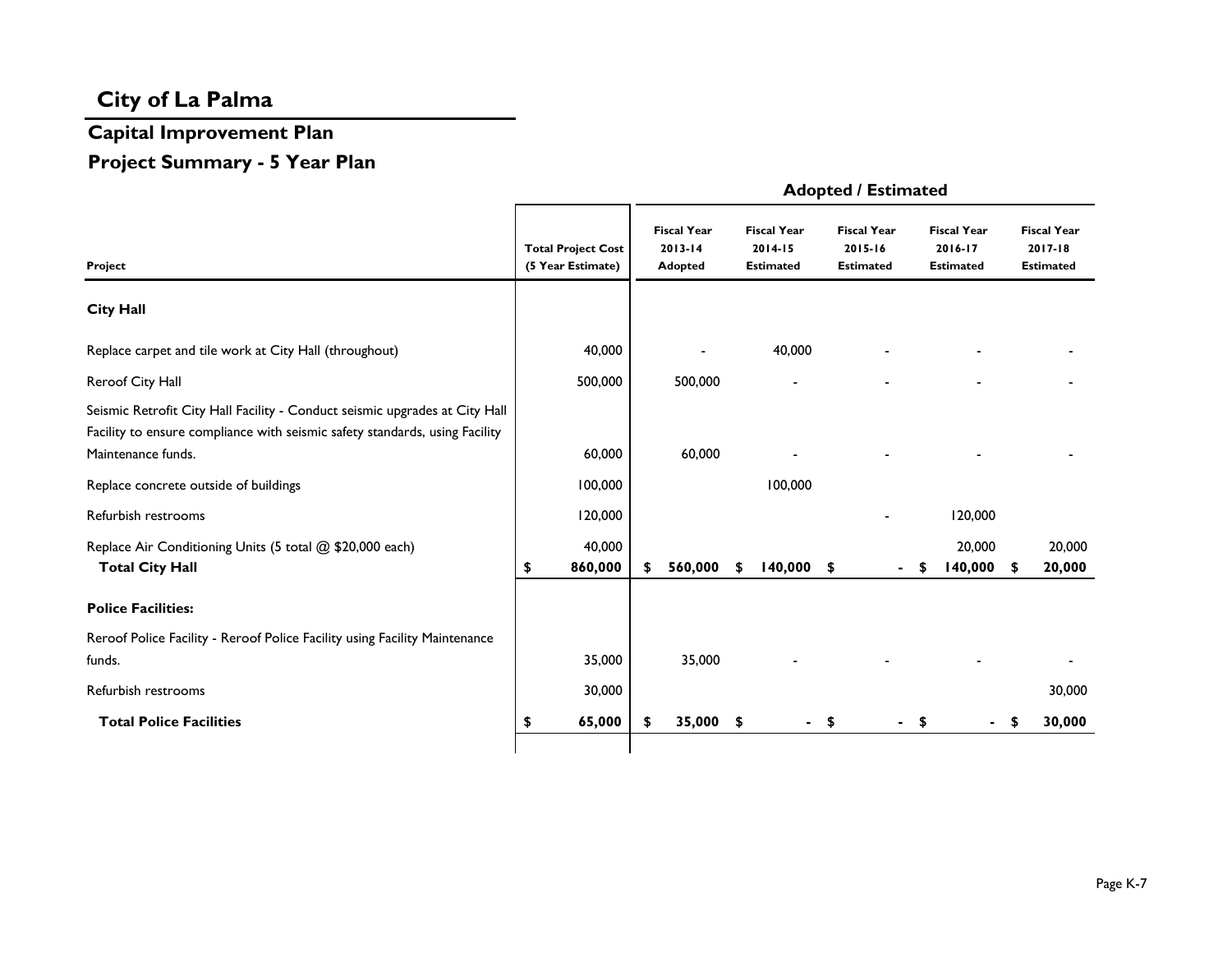# **Capital Improvement Plan Project Summary - 5 Year Plan**

|                                |                                                                                                                                                        |                                                | <b>Adopted / Estimated</b> |                                                     |                                                   |    |                                                   |    |                                            |      |                                                       |  |
|--------------------------------|--------------------------------------------------------------------------------------------------------------------------------------------------------|------------------------------------------------|----------------------------|-----------------------------------------------------|---------------------------------------------------|----|---------------------------------------------------|----|--------------------------------------------|------|-------------------------------------------------------|--|
| Project                        |                                                                                                                                                        | <b>Total Project Cost</b><br>(5 Year Estimate) |                            | <b>Fiscal Year</b><br>$2013 - 14$<br><b>Adopted</b> | <b>Fiscal Year</b><br>2014-15<br><b>Estimated</b> |    | <b>Fiscal Year</b><br>2015-16<br><b>Estimated</b> |    | <b>Fiscal Year</b><br>2016-17<br>Estimated |      | <b>Fiscal Year</b><br>$2017 - 18$<br><b>Estimated</b> |  |
|                                | Maintenance Division: City Yard                                                                                                                        |                                                |                            |                                                     |                                                   |    |                                                   |    |                                            |      |                                                       |  |
| Payvement Overlay and Striping |                                                                                                                                                        | 50,000                                         |                            |                                                     |                                                   |    | 50,000                                            |    |                                            |      |                                                       |  |
|                                | Repair and recoat roof on all buildings, FY 2016-17 / Repaint exterior of<br>maintenance builidings and repair rock, sand, asphalt storage, FY 2019-20 | 75,000                                         |                            |                                                     |                                                   |    |                                                   |    | 75,000                                     |      |                                                       |  |
| <b>Total City Yard</b>         |                                                                                                                                                        | \$<br>125,000                                  | \$                         |                                                     | S                                                 | \$ | 50,000                                            | \$ | 75,000                                     | - \$ |                                                       |  |
|                                | <b>Total Capital Improvement Plan Before Ongoing Projects</b>                                                                                          | \$<br>5,970,000                                |                            | \$1,830,000                                         | \$1,130,000                                       | S. | 925,000                                           | S  | 960,000                                    |      | \$1,125,000                                           |  |
|                                | <b>Arterial Street Rehabilitation:</b>                                                                                                                 |                                                |                            |                                                     |                                                   |    |                                                   |    |                                            |      |                                                       |  |
| Houston Ave.                   | - Walker St. to Moody St. (2010)                                                                                                                       | 100,000                                        |                            |                                                     |                                                   |    |                                                   |    | 100,000                                    |      |                                                       |  |
| La Palma Ave.                  | - Coyote Creek Channel to Moody St. (2013)<br>- Moody St. to Walker (2000)<br>- Walker St. to Valley View St. (2007)                                   | 500,000<br>400,000                             |                            |                                                     | 500,000<br>400,000                                |    |                                                   |    |                                            |      |                                                       |  |
|                                | Orangethorpe Ave. - Moody St. to Walker St. (2002)<br>- Walker St. to 91 Frwy (2007)<br>- 91 Frwy to Valley View St. (2010)                            | 450,000<br>150,000<br>100,000                  |                            |                                                     |                                                   |    | 450,000                                           |    | 150,000<br>100,000                         |      |                                                       |  |
| Valley View St.                | - S.C.L. to Thelma Ave (2007)<br>- Orangethorpe Ave. to 183rd St. (Pre 1998)                                                                           | 200,000<br>375,000                             |                            | 375,000                                             |                                                   |    | 200,000                                           |    |                                            |      |                                                       |  |
| Walker St.                     | - Crescent Ave. to La Palma Ave. (2012)<br>- La Palma Ave. to 183rd St. (2011)                                                                         | 100,000<br>250,000                             |                            |                                                     |                                                   |    |                                                   |    |                                            |      | 100,000<br>250,000                                    |  |
|                                | <b>Total Arterial Street Rehabilitation</b>                                                                                                            | \$<br>2,625,000                                |                            | 375,000                                             | 900,000<br>\$                                     | \$ | 650,000                                           | \$ | 350,000                                    |      | 350,000                                               |  |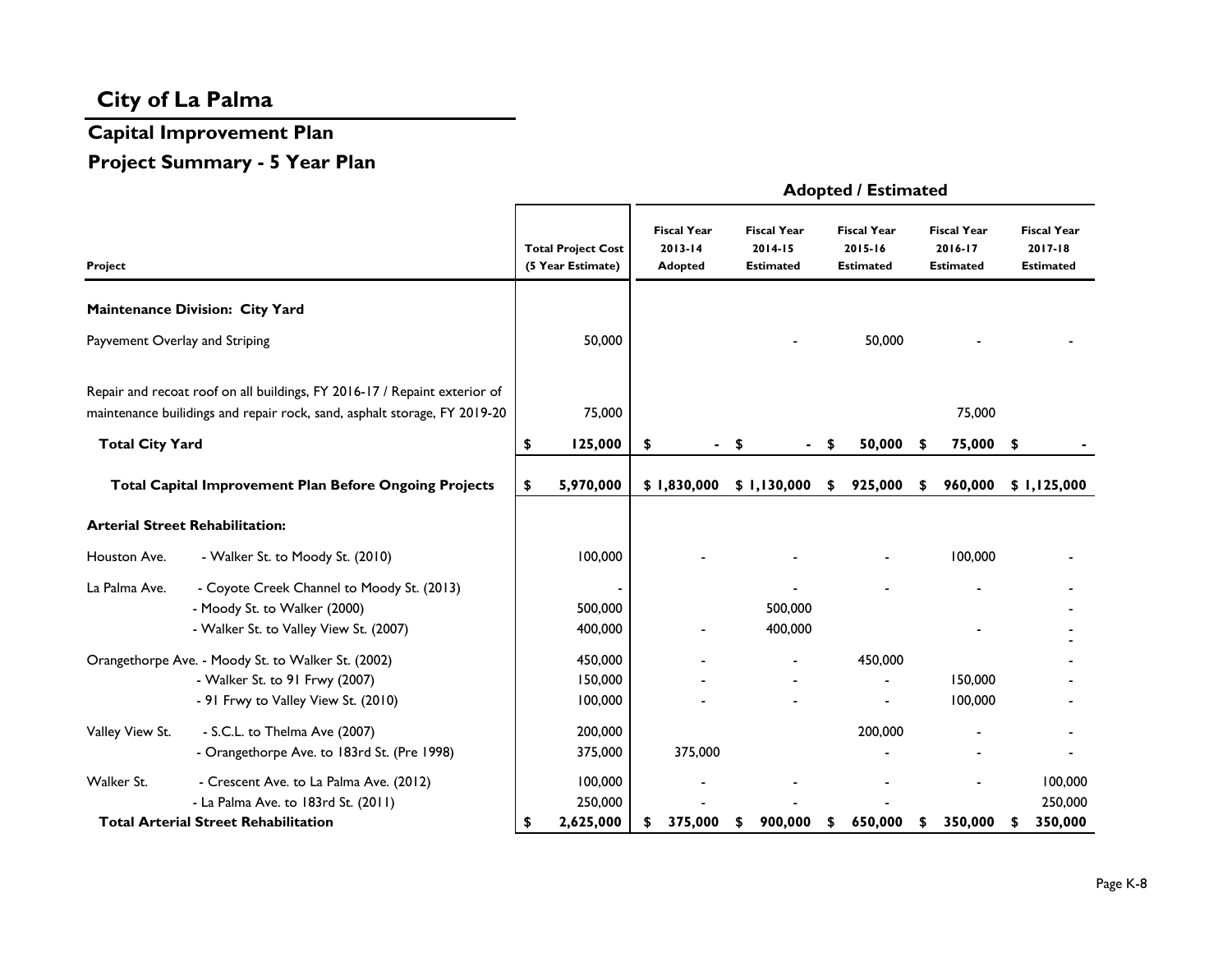# **Capital Improvement Plan**

# **Project Summary - 5 Year Plan**

|                                                                        | <b>Total Project Cost</b> | <b>Fiscal Year</b><br>$2013 - 14$ | <b>Fiscal Year</b><br>$2014 - 15$ |   | <b>Fiscal Year</b><br>2015-16 | <b>Fiscal Year</b><br>2016-17 | <b>Fiscal Year</b><br>2017-18 |
|------------------------------------------------------------------------|---------------------------|-----------------------------------|-----------------------------------|---|-------------------------------|-------------------------------|-------------------------------|
| Project                                                                | (5 Year Estimate)         | <b>Adopted</b>                    | Estimated                         |   | <b>Estimated</b>              | <b>Estimated</b>              | <b>Estimated</b>              |
|                                                                        |                           |                                   |                                   |   |                               |                               |                               |
| <b>Residential Street Rehabilitation:</b>                              |                           |                                   |                                   |   |                               |                               |                               |
| Residential Pavement Management Program - Rehabilitate                 |                           |                                   |                                   |   |                               |                               |                               |
| residential streets according to City Council adopted plan, using COR, |                           |                                   |                                   |   |                               |                               |                               |
| Gas Tax, and Measure M funds. The project cost is based on the         |                           |                                   |                                   |   |                               |                               |                               |
| Residential Pavement Management Report, which includes ADA             |                           |                                   |                                   |   |                               |                               |                               |
| Pedestrian Ramp Construction.                                          |                           |                                   |                                   |   |                               |                               |                               |
| Zone I - Area north of La Palma Ave., South of Houston, West of Moody  |                           |                                   |                                   |   |                               |                               |                               |
| St. (2010)                                                             | 250,000                   |                                   |                                   |   |                               | 250,000                       |                               |
| Zone 2 - Area north of Houston Ave., West of Moody St. (2008)          | 200,000                   |                                   |                                   |   | 200,000                       |                               |                               |
| Zone 3 - Area east of Walker St. (2011)                                | 200,000                   |                                   |                                   |   |                               |                               | 200,000                       |
| Zone 4 - Area west of Walker St., East of Moody St., South of Houston  |                           |                                   |                                   |   |                               |                               |                               |
| Avenue, North of Edison ROW (2007)                                     | 250,000                   |                                   | 250,000                           |   |                               |                               |                               |
| Zone 7 - Area east of Moody St., west of Walker St., south of Edison   |                           |                                   |                                   |   |                               |                               |                               |
| ROW, north of Moody Creek (2001)                                       | 550,000                   | 550,000                           |                                   |   |                               |                               |                               |
| Raise and Repair Water Valves and Sewer Manholes - This is done in     |                           |                                   |                                   |   |                               |                               |                               |
| conjunction with the residential pavement management program, using    |                           |                                   |                                   |   |                               |                               |                               |
| Water (\$15,000) and Sewer (\$15,000) funds.                           | 150,000                   | 30,000                            | 30,000                            |   | 30,000                        | 30,000                        | 30,000                        |
| Repair Broken/Settled Curb and Gutter                                  | 400,000                   | 100,000                           | 75,000                            |   | 75,000                        | 75,000                        | 75,000                        |
| <b>Total Residential Street Projects</b>                               | \$<br>2,000,000           | 680,000                           | 355,000                           | S | 305,000                       | 355,000                       | 305,000                       |
| <b>Total Capital Improvement Plan</b>                                  | 10,595,000                | \$2,885,000                       | \$2,385,000                       |   | \$1,880,000                   | \$1,665,000                   | \$1,780,000                   |

#### **Adopted / Estimated**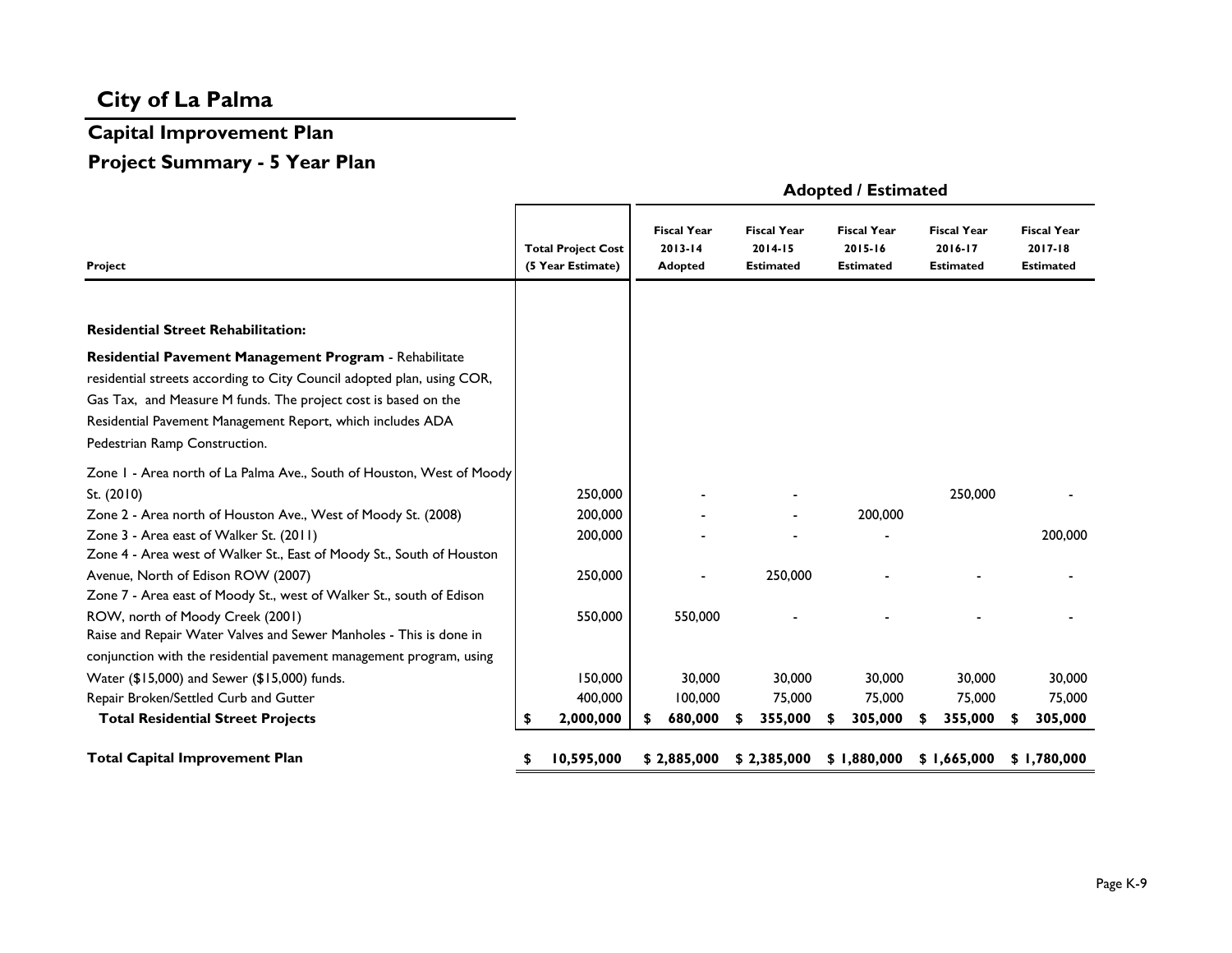# **Capital Improvement Plan Project Funding Summary - 5 Year Plan**

|                                                                              | <b>Adopted / Estimated</b>                          |                                                       |                                                       |                                                   |                                                       |  |  |  |  |  |  |  |
|------------------------------------------------------------------------------|-----------------------------------------------------|-------------------------------------------------------|-------------------------------------------------------|---------------------------------------------------|-------------------------------------------------------|--|--|--|--|--|--|--|
| <b>Project Name</b>                                                          | <b>Fiscal Year</b><br>$2013 - 14$<br><b>Adopted</b> | <b>Fiscal Year</b><br>$2014 - 15$<br><b>Estimated</b> | <b>Fiscal Year</b><br>$2015 - 16$<br><b>Estimated</b> | <b>Fiscal Year</b><br>2016-17<br><b>Estimated</b> | <b>Fiscal Year</b><br>$2017 - 18$<br><b>Estimated</b> |  |  |  |  |  |  |  |
| <b>COR</b>                                                                   |                                                     |                                                       |                                                       |                                                   |                                                       |  |  |  |  |  |  |  |
| Arterial Street Rehabilitation                                               | 225,000                                             | 675,000                                               | 250,000                                               | 150,000                                           | 25,000                                                |  |  |  |  |  |  |  |
| Residential Street Rehabilitaiton                                            | 400,000                                             |                                                       |                                                       |                                                   |                                                       |  |  |  |  |  |  |  |
| Reroof City Hall                                                             | 500,000                                             |                                                       |                                                       |                                                   |                                                       |  |  |  |  |  |  |  |
| Reroof Police Facility                                                       | 35,000                                              |                                                       |                                                       |                                                   |                                                       |  |  |  |  |  |  |  |
| Seismic Retrofit City Hall Facility                                          | 60,000                                              |                                                       |                                                       |                                                   |                                                       |  |  |  |  |  |  |  |
| Replace concrete outside of buildings                                        |                                                     | 100,000                                               |                                                       |                                                   |                                                       |  |  |  |  |  |  |  |
| <b>COR Total</b>                                                             | 1,220,000                                           | 775,000                                               | 250,000                                               | 150,000                                           | 25,000                                                |  |  |  |  |  |  |  |
| <b>Facility Maintenance</b>                                                  |                                                     |                                                       |                                                       |                                                   |                                                       |  |  |  |  |  |  |  |
| Replace playgound equipment at Central Park                                  | 175,000                                             |                                                       |                                                       |                                                   |                                                       |  |  |  |  |  |  |  |
| Replace carpet/tile in City Hall                                             |                                                     | 40,000                                                |                                                       |                                                   |                                                       |  |  |  |  |  |  |  |
| Refurbish Restrooms, ADA Upgrades (City Hall)                                |                                                     |                                                       |                                                       | 120,000                                           |                                                       |  |  |  |  |  |  |  |
| Replace Air Conditioning Units (5 total @ \$20,000 each)                     |                                                     |                                                       |                                                       | 20,000                                            | 20,000                                                |  |  |  |  |  |  |  |
| Pavement Overlay and Striping                                                |                                                     |                                                       | 50,000                                                |                                                   |                                                       |  |  |  |  |  |  |  |
| Replace rubberized matting in playgrounds (FY 2017-18 Central Park; FY 2022- |                                                     |                                                       |                                                       |                                                   |                                                       |  |  |  |  |  |  |  |
| 23 El Rancho Verde Park                                                      |                                                     |                                                       |                                                       |                                                   | 150,000                                               |  |  |  |  |  |  |  |
| Replace playground equipment at El Rancho Verde Park                         |                                                     |                                                       |                                                       |                                                   | 150,000                                               |  |  |  |  |  |  |  |
| Refurbish restrooms                                                          |                                                     |                                                       |                                                       |                                                   | 30,000                                                |  |  |  |  |  |  |  |
| Repair and recoat roof on all buildings, FY 2016-17 / Repaint exterior of    |                                                     |                                                       |                                                       |                                                   |                                                       |  |  |  |  |  |  |  |
| maintenance builidings and repair rock, sand, asphalt storage, FY 2019-20    |                                                     |                                                       |                                                       | 75,000                                            |                                                       |  |  |  |  |  |  |  |
| <b>Facility Maintenance Total</b>                                            | 175,000                                             | 40,000                                                | 50,000                                                | 215,000                                           | 350,000                                               |  |  |  |  |  |  |  |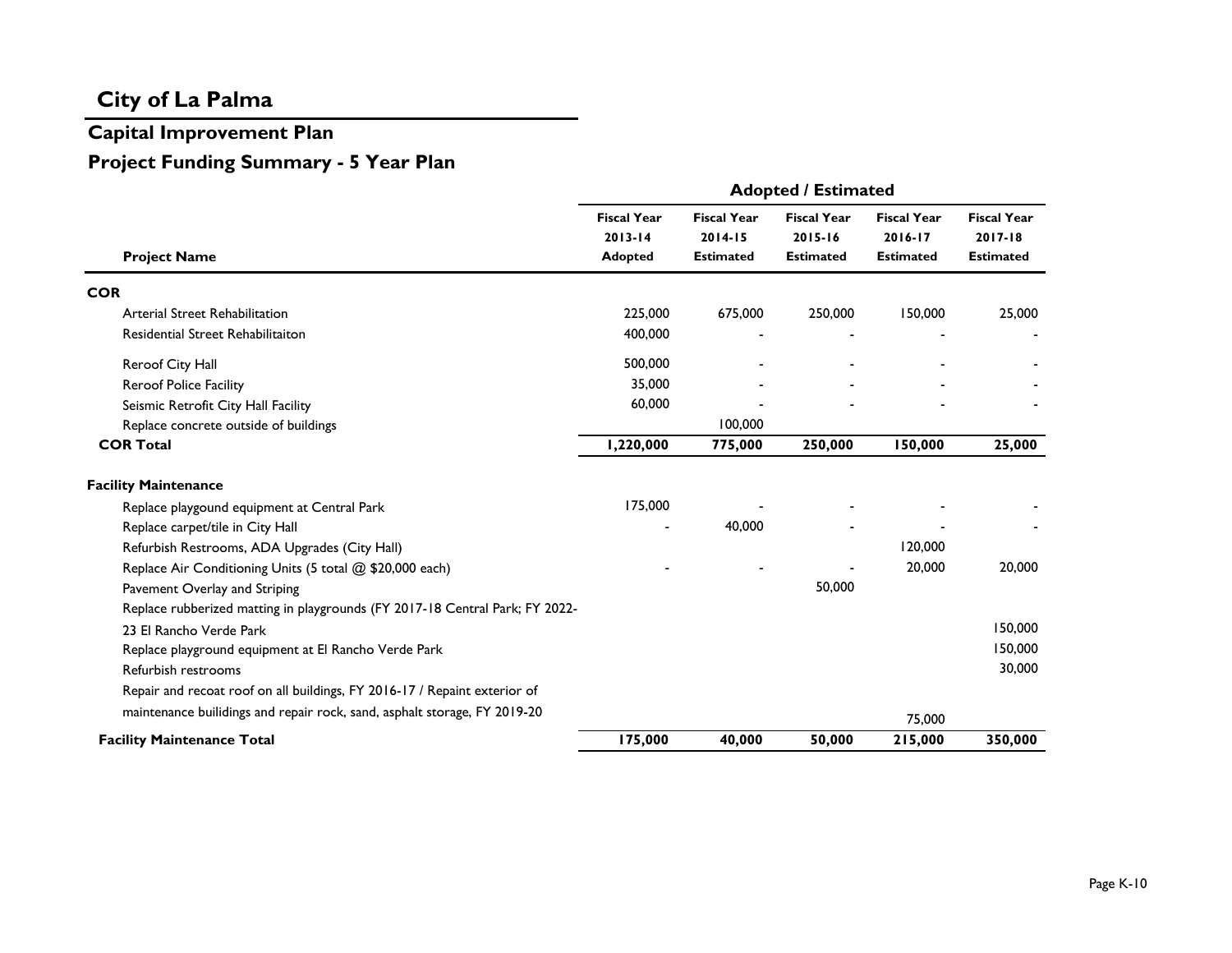# **Capital Improvement Plan Project Funding Summary - 5 Year Plan**

|                                                  | <b>Adopted / Estimated</b>                          |                                                       |                                                       |                                                   |                                                       |  |  |  |  |  |  |  |
|--------------------------------------------------|-----------------------------------------------------|-------------------------------------------------------|-------------------------------------------------------|---------------------------------------------------|-------------------------------------------------------|--|--|--|--|--|--|--|
| <b>Project Name</b>                              | <b>Fiscal Year</b><br>$2013 - 14$<br><b>Adopted</b> | <b>Fiscal Year</b><br>$2014 - 15$<br><b>Estimated</b> | <b>Fiscal Year</b><br>$2015 - 16$<br><b>Estimated</b> | <b>Fiscal Year</b><br>2016-17<br><b>Estimated</b> | <b>Fiscal Year</b><br>$2017 - 18$<br><b>Estimated</b> |  |  |  |  |  |  |  |
| <b>Gas Tax</b>                                   |                                                     |                                                       |                                                       |                                                   |                                                       |  |  |  |  |  |  |  |
| Residential Street Rehabilitaiton                | 150,000                                             | 125,000                                               | 100,000                                               | 150,000                                           | 100,000                                               |  |  |  |  |  |  |  |
| <b>Arterial Street Rehabilitation</b>            | 150,000                                             | 150,000                                               | 300,000                                               | 200,000                                           | 300,000                                               |  |  |  |  |  |  |  |
| Repair Broken/Settled Curb and Gutter            | 100,000                                             |                                                       |                                                       |                                                   |                                                       |  |  |  |  |  |  |  |
| <b>Gas Tax Total</b>                             | 400,000                                             | 275,000                                               | 400,000                                               | 350,000                                           | 400,000                                               |  |  |  |  |  |  |  |
| <b>Measure M2</b>                                |                                                     |                                                       |                                                       |                                                   |                                                       |  |  |  |  |  |  |  |
| <b>Residential Street Rehabilitaiton</b>         |                                                     | 125,000                                               | 100,000                                               | 100,000                                           | 100,000                                               |  |  |  |  |  |  |  |
| Arterial Street Rehabilitation                   |                                                     | 75,000                                                | 100,000                                               |                                                   | 25,000                                                |  |  |  |  |  |  |  |
| Repair Broken/Settled Curb and Gutter            |                                                     | 75,000                                                | 75,000                                                | 75,000                                            | 75,000                                                |  |  |  |  |  |  |  |
| <b>Measure M2 Total</b>                          | $\blacksquare$                                      | 275,000                                               | 275,000                                               | 175,000                                           | 200,000                                               |  |  |  |  |  |  |  |
| <b>Sewer</b>                                     |                                                     |                                                       |                                                       |                                                   |                                                       |  |  |  |  |  |  |  |
| Longitudinal Crack Repairs                       | 250,000                                             | 250,000                                               | 250,000                                               | 250,000                                           | 250,000                                               |  |  |  |  |  |  |  |
| Removal of Grease and Encrustation               | 75,000                                              | 75,000                                                | 75,000                                                | 75,000                                            | 75,000                                                |  |  |  |  |  |  |  |
| Sewer Lining                                     | 200,000                                             | 200,000                                               | 200,000                                               | 200,000                                           | 200,000                                               |  |  |  |  |  |  |  |
| Raise and Repair Water Valves and Sewer Manholes | 15,000                                              | 15,000                                                | 15,000                                                | 15,000                                            | 15,000                                                |  |  |  |  |  |  |  |
| <b>Sewer Total</b>                               | 540,000                                             | 540,000                                               | 540,000                                               | 540,000                                           | 540,000                                               |  |  |  |  |  |  |  |